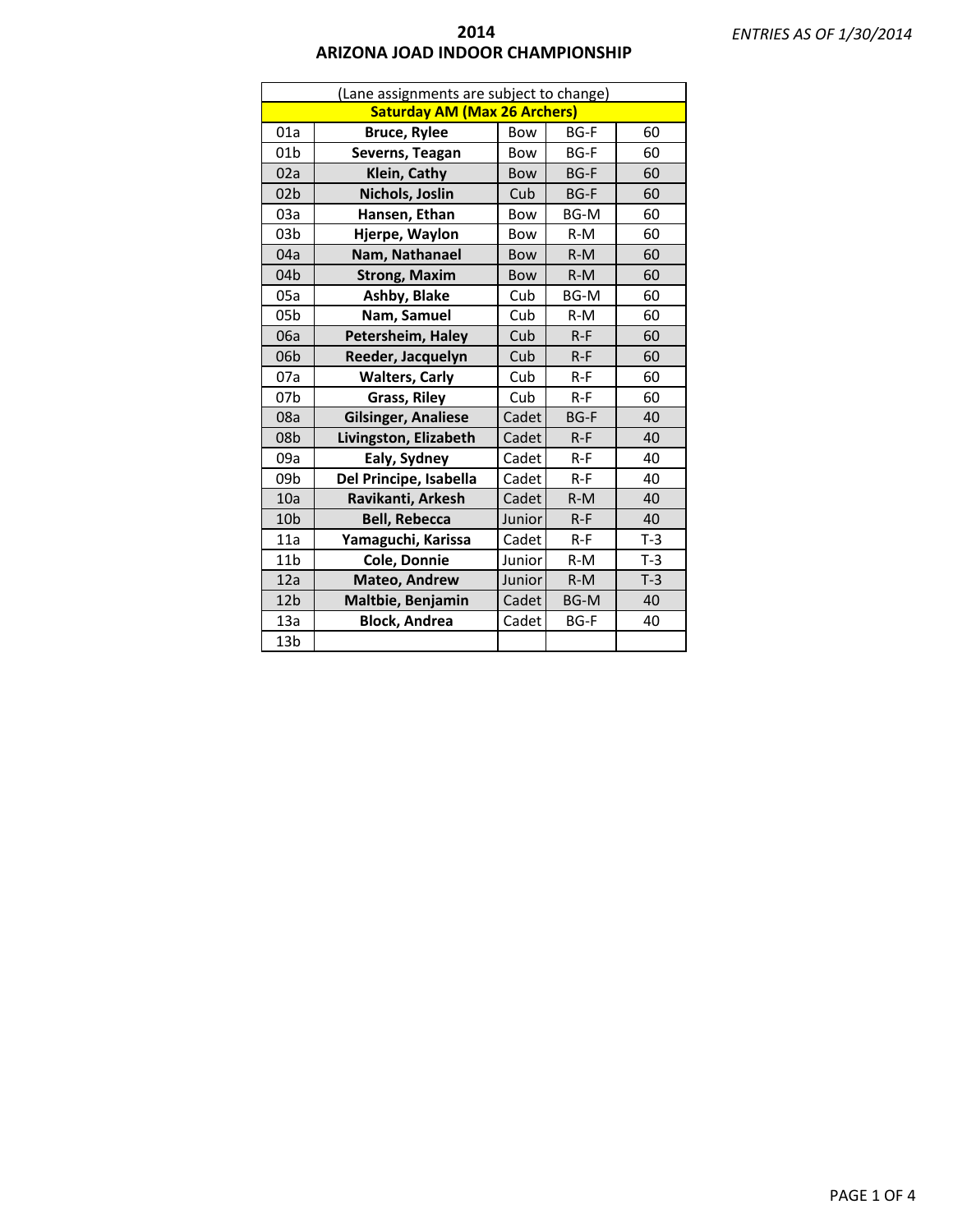| (Lane assignments are subject to change) |                                     |            |             |       |
|------------------------------------------|-------------------------------------|------------|-------------|-------|
|                                          | <b>Saturday PM (Max 52 Archers)</b> |            |             |       |
| 01a                                      |                                     |            |             |       |
| 01 <sub>b</sub>                          |                                     |            |             |       |
| 02a                                      | <b>Gibbs, Phoebe</b>                | <b>Bow</b> | $R-F$       | 60    |
| 02 <sub>b</sub>                          | Maurer, Samantha                    | <b>Bow</b> | $R-F$       | 60    |
| 03a                                      | Park, Andrew                        | Bow        | $R-M$       | 60    |
| 03 <sub>b</sub>                          | <b>Bullis, Brian</b>                | Cub        | $R-M$       | 60    |
| 03C                                      | Spry, Philip                        | Bow        | $R-M$       | 60    |
| 04a                                      | Valentine, Kathryn                  | Cub        | <b>BG-F</b> | 60    |
| 04 <sub>b</sub>                          | <b>Boyle, Chandra</b>               | Cub        | $R-M$       | 60    |
| 04B                                      |                                     |            |             |       |
| 05a                                      | Boyle, Maya                         | Cub        | $R - F$     | 60    |
| 05 <sub>b</sub>                          | Salvador, Iris                      | Cub        | $R-F$       | 60    |
| 05c                                      |                                     |            |             |       |
| 06a                                      | Foster, Alex                        | Cub        | $R-F$       | 60    |
| 06b                                      | Watson, Kate                        | Cub        | $R-F$       | 60    |
| 06C                                      | Kosorok, Kale                       | <b>Bow</b> | $R-M$       | 60    |
| 07a                                      | Conser, Peter                       | Cub        | $R-M$       | 60    |
| 07b                                      | van Doren, Claire                   | Cub        | $R-F$       | 60    |
| 07C                                      | Wapniarski, Zoey                    | Cub        | $R-F$       | 60    |
| 08a                                      | Aghili, Yasmin                      | Cadet      | $R-F$       | 40    |
| 08b                                      | Conser, Ruth                        | Cadet      | $R-F$       | 40    |
| 08C                                      | <b>McRoy, Thomas</b>                | Cadet      | $C-M$       | $T-3$ |
| 09a                                      | <b>Nugent, Molly</b>                | Cadet      | $R-F$       | 40    |
| 09b                                      | Stilson, Mckenna                    | Cadet      | $R-F$       | 40    |
| 09C                                      |                                     |            |             |       |
| 10a                                      | <b>Weiler, Austin</b>               | Cadet      | $R-M$       | 40    |
| 10 <sub>b</sub>                          | <b>Watson, Samuel</b>               | Cadet      | $R-M$       | 40    |
| 10C                                      | Castro, Michael                     | Cadet      | $R-M$       | 40    |
| 11a                                      | Au, Joshua                          | Cadet      | $R-M$       | 40    |
| 11 <sub>b</sub>                          | Kim, Sue                            | Cadet      | $R-F$       | 40    |
| 11c                                      |                                     |            |             |       |
| 12a                                      | <b>Weiler, Heather</b>              | Junior     | $R-F$       | 40    |
| 12 <sub>b</sub>                          | Aghili, Ardesher                    | Junior     | $R-M$       | $T-3$ |
| 13a                                      |                                     |            |             |       |
| 13 <sub>b</sub>                          |                                     |            |             |       |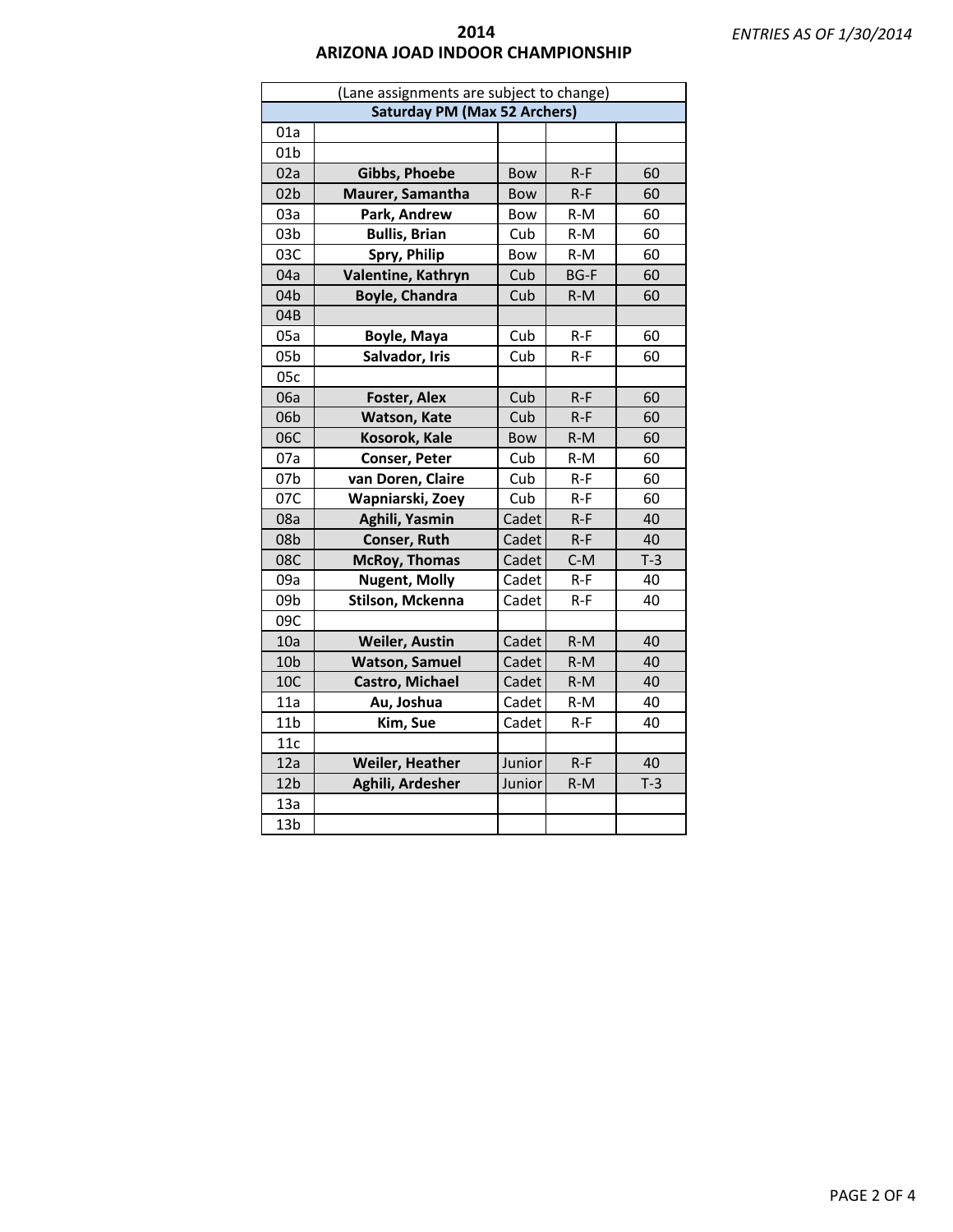| (Lane assignments are subject to change) |                                   |            |       |                |
|------------------------------------------|-----------------------------------|------------|-------|----------------|
|                                          | <b>Sunday AM (Max 52 Archers)</b> |            |       |                |
| 01a                                      | Lopez, Armando                    | Cub        | $C-M$ | 40             |
| 01 <sub>b</sub>                          | Money, Nicholas                   | Cub        | $C-M$ | 40             |
| 01c                                      | Faires, Brian                     | Cub        | $C-M$ | 40             |
| 01d                                      | Hannemann, Anthony                | Cub        | $C-M$ | 40             |
| 02a                                      | <b>Eversole, Cheyenne</b>         | Bow        | $C-F$ | 40             |
| 02 <sub>b</sub>                          | <b>Bairagi, Prem</b>              | Bow        | $C-M$ | 40             |
| 02c                                      | Miller, Maya                      | Bow        | $C-F$ | 40             |
| 02d                                      | <b>Smith, Brooke</b>              | Bow        | $C-F$ | 40             |
| 03a                                      | Balderrama, Giolvanni             | Bow        | $C-M$ | 40             |
| 03 <sub>b</sub>                          | Smith, Aleksandria                | Bow        | $C-F$ | $T-3$          |
| 03c                                      | Zimbelman, Charlize               | Cub        | $C-F$ | 40             |
| 03d                                      | Adam, Taylor                      | Bow        | $C-F$ | $T-3$          |
| 04a                                      | Warkertin, Olivia                 | Bow        | $C-F$ | 40             |
| 04b                                      | Kolker, Riley                     | Bow        | $C-M$ | 40             |
| 04c                                      | Johnson, Troy                     | <b>Bow</b> | $C-M$ | 40             |
| 04d                                      | Neilson, Zachary                  | Bow        | $C-M$ | 40             |
| 05a                                      | <b>Blankenship, Andrew</b>        | Bow        | $C-M$ | 40             |
| 05 <sub>b</sub>                          | Heidebrecht, Kolton               | Cub        | $C-M$ | 40             |
| 05c                                      | Gallagher, Jack                   | Bow        | $C-M$ | 40             |
| 05d                                      | Smith, Cody                       | Bow        | $C-M$ | 40             |
| 06a                                      | Parriott, Daisy                   | Cadet      | $C-F$ | 40             |
| 06 <sub>b</sub>                          | Merritt, Ashlyn                   | Cub        | $C-F$ | 40             |
| 06с                                      | Lord, Kimberly                    | Cub        | $C-F$ | 40             |
| 06d                                      | <b>Adam, Bailey</b>               | Cub        | $C-F$ | $T-3$          |
| 07a                                      | Sehenuk, Quinn                    | Cub        | $C-M$ | 40             |
| 07b                                      | North, Luke                       | Cub        | $C-M$ | 40             |
| 07c                                      | Lord, Nicole                      | Cub        | $C-F$ | 40             |
| 07d                                      | Best, Gavin                       | Cub        | $C-M$ | 40             |
| 08a                                      | <b>Esckelson, Seth</b>            | Cub        | $C-M$ | 40             |
| 08b                                      | Bachman, Ryan                     | Cub        | $C-M$ | 40             |
| 08c                                      | <b>Wagner, Thompson</b>           | Cub        | $C-M$ | $T-3$          |
| 08d                                      | Shaw, Dillon                      | Cadet      | $C-M$ | $T-3$          |
| 09a                                      | Tersey, Kolin                     | Cub        | C-M   | V-3            |
| 09b                                      |                                   |            |       | $V-3$          |
| 09с                                      | Bachman, Tyler                    | Cadet      | $C-M$ | $V-3$          |
| 09d                                      | <b>Benoit, William</b>            | Cadet      | $C-M$ | $V-3$          |
| 10a                                      | <b>Butler, Blakelee</b>           | Cadet      | $C-F$ | $T-3$          |
| 10 <sub>b</sub>                          | Parriott, Ashlynne                | Cadet      | $C-F$ | 40             |
| 10 <sub>c</sub>                          | <b>Hicks, Kimberly</b>            | Cadet      | $C-F$ | 40             |
| 10d                                      | Gagliano, Lia                     | Cadet      | $C-F$ | $T-3$          |
| 11a                                      | <b>Ruiz, Alexis</b>               | Cadet      | $C-F$ | $V-3$          |
| 11 <sub>b</sub>                          | Martinez, Jessica                 | Cadet      | $C-F$ | 40             |
| 11c                                      | Morgan, Raley                     | Cadet      | $C-F$ | $V-3$          |
| 11d                                      |                                   |            |       |                |
| 12a                                      | Senatro, Steven                   | Cadet      | $C-M$ | 40             |
| 12 <sub>b</sub>                          | Veidmark, Abigail                 | Bow        | $C-F$ | $V-3$          |
| 12c                                      | Garcia, Erica                     | Junior     | $C-F$ | T <sub>3</sub> |
| 12d                                      |                                   |            |       | $V-3$          |
| 13a                                      |                                   |            |       |                |
| 13b                                      |                                   |            |       |                |
| 13c                                      |                                   |            |       |                |
| 13d                                      |                                   |            |       |                |